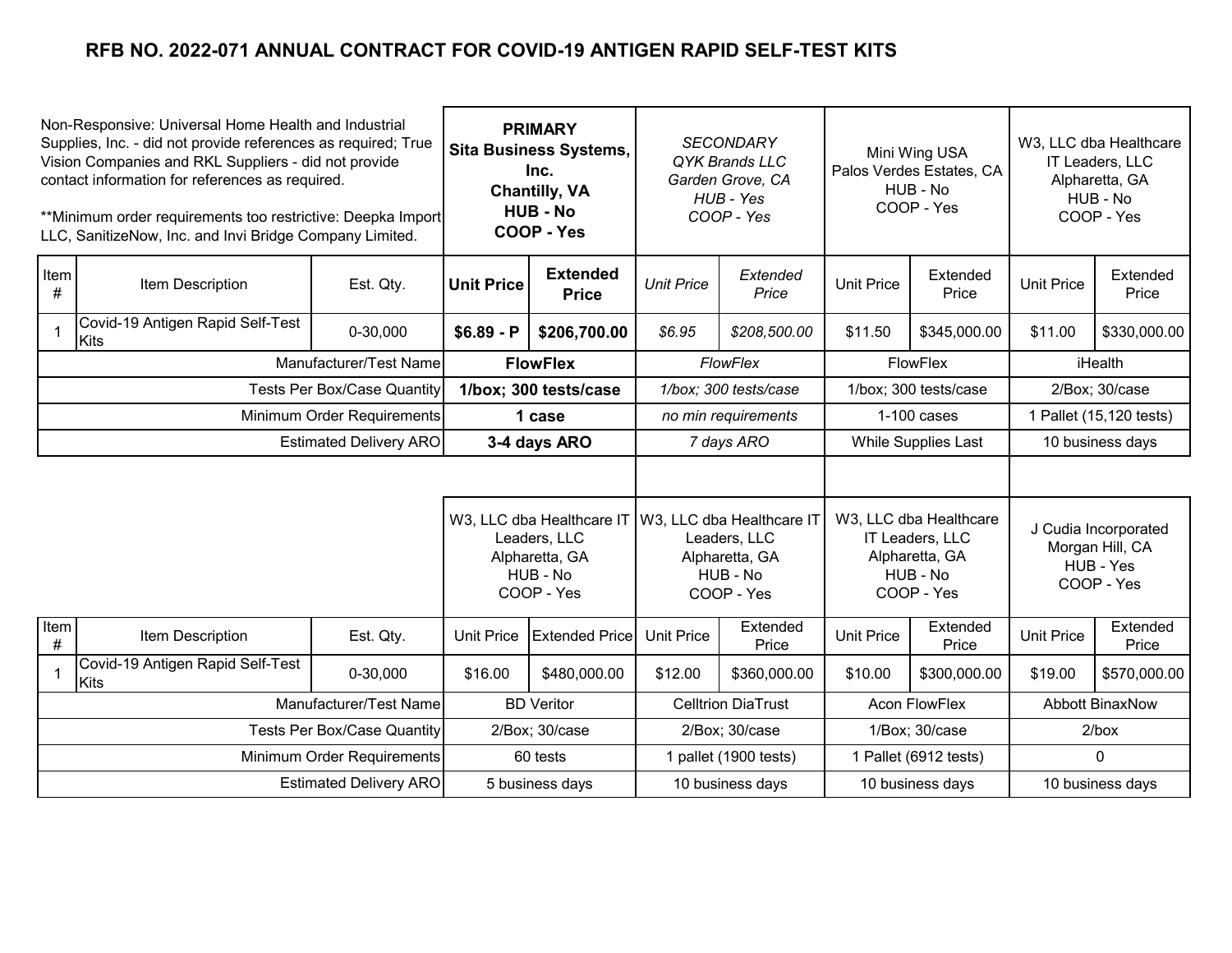| Non-Responsive: Universal Home Health and Industrial<br>Supplies, Inc. - did not provide references as required; True<br>Vision Companies and RKL Suppliers - did not provide<br>contact information for references as required.<br>**Minimum order requirements too restrictive: Deepka Import<br>LLC, SanitizeNow, Inc. and Invi Bridge Company Limited. |                                          | <b>Quest Diagnostics</b><br>Incorporated<br>Irving, TX<br>HUB - No<br>COOP - Yes |                        | AnyPlace MD, Inc.<br>Cedar Park, TX<br>HUB - No<br>COOP - Yes |                 | Sita Business Systems,<br>Inc.<br>Chantilly, VA<br>HUB - No<br>COOP - Yes |                   | TrueCare 24, Inc.<br>Tampa, FL<br>HUB - No<br>COOP - Yes |                   |                   |
|------------------------------------------------------------------------------------------------------------------------------------------------------------------------------------------------------------------------------------------------------------------------------------------------------------------------------------------------------------|------------------------------------------|----------------------------------------------------------------------------------|------------------------|---------------------------------------------------------------|-----------------|---------------------------------------------------------------------------|-------------------|----------------------------------------------------------|-------------------|-------------------|
| Item<br>#                                                                                                                                                                                                                                                                                                                                                  | Item Description                         | Est. Qty.                                                                        | <b>Unit Price</b>      | <b>Extended Price</b>                                         | Unit Price      | Extended<br>Price                                                         | <b>Unit Price</b> | Extended<br>Price                                        | <b>Unit Price</b> | Extended<br>Price |
|                                                                                                                                                                                                                                                                                                                                                            | Covid-19 Antigen Rapid Self-Test<br>Kits | 0-30,000                                                                         | \$35.00                | \$1,050,000.00                                                | \$10.08         | \$302,400.00                                                              | \$14.89           | \$446,700.00                                             | \$8.00            | \$240,000.00      |
|                                                                                                                                                                                                                                                                                                                                                            |                                          | Manufacturer/Test Name                                                           | <b>Abbott BinaxNow</b> |                                                               | <b>FlowFlex</b> |                                                                           | <b>FlowFlex</b>   |                                                          | Indicaid          |                   |
| Tests Per Box/Case Quantity                                                                                                                                                                                                                                                                                                                                |                                          |                                                                                  | $2/b$ ox               | test/box; 24 tests/case                                       |                 | 1/box; 300 tests/case                                                     |                   | 450                                                      |                   |                   |
| Minimum Order Requirements                                                                                                                                                                                                                                                                                                                                 |                                          | 1 Box                                                                            |                        | Orders by pallet preferred                                    |                 | 1 case                                                                    |                   | case                                                     |                   |                   |
|                                                                                                                                                                                                                                                                                                                                                            |                                          | <b>Estimated Delivery ARO</b>                                                    |                        | 2-3 business Days                                             | Two weeks       |                                                                           | 3-4 days ARO      |                                                          | l week ARO        |                   |

|                               |                                          |                        |                       | Anchorage Medical<br>Equipment & Supplies<br>HUB - Yes<br>COOP - Yes |                       | CareClix, Inc.<br>Alexandria, VA<br>HUB - No<br>COOP - Yes |                    | Spartan Medical, Inc.<br>Rockville, MD<br>HUB - No<br>COOP - Yes |                                 | Citadel PPE dba Stand Up<br><b>Stations</b><br>Farmers Branch, TX<br>HUB - No<br>COOP - Yes |
|-------------------------------|------------------------------------------|------------------------|-----------------------|----------------------------------------------------------------------|-----------------------|------------------------------------------------------------|--------------------|------------------------------------------------------------------|---------------------------------|---------------------------------------------------------------------------------------------|
| Item<br>#                     | Item Description                         | Est. Qty.              | <b>Unit Price</b>     | <b>Extended Price</b>                                                | Unit Price            | Extended<br>Price                                          | Unit Price         | Extended<br>Price                                                | <b>Unit Price</b>               | Extended<br>Price                                                                           |
|                               | Covid-19 Antigen Rapid Self-Test<br>Kits | 0-30,000               | \$15.50               | \$465,000.00                                                         | \$8.00                | \$240,000.00                                               | \$11.75            | \$352,500.00                                                     | \$19.50                         | \$585,000.00                                                                                |
|                               |                                          | Manufacturer/Test Name | iHealth               |                                                                      | <b>FlowFlex</b>       |                                                            | CareStart          |                                                                  | AccessBio Carestart             |                                                                                             |
|                               | <b>Tests Per Box/Case Quantity</b>       |                        | 2/box; 180 tests/case |                                                                      | 1/box; 300 tests/case |                                                            | 2/box; 20 box/case |                                                                  | 2 tests/box; 4640<br>box/pallet |                                                                                             |
| Minimum Order Requirements    |                                          | 1 case                 |                       | 6000                                                                 |                       | 1 Box                                                      |                    | 5,000 tests                                                      |                                 |                                                                                             |
| <b>Estimated Delivery ARO</b> |                                          | 1-3 weeks              |                       | 3-4 weeks                                                            |                       | Same day or overnight                                      |                    | 2-3 business days                                                |                                 |                                                                                             |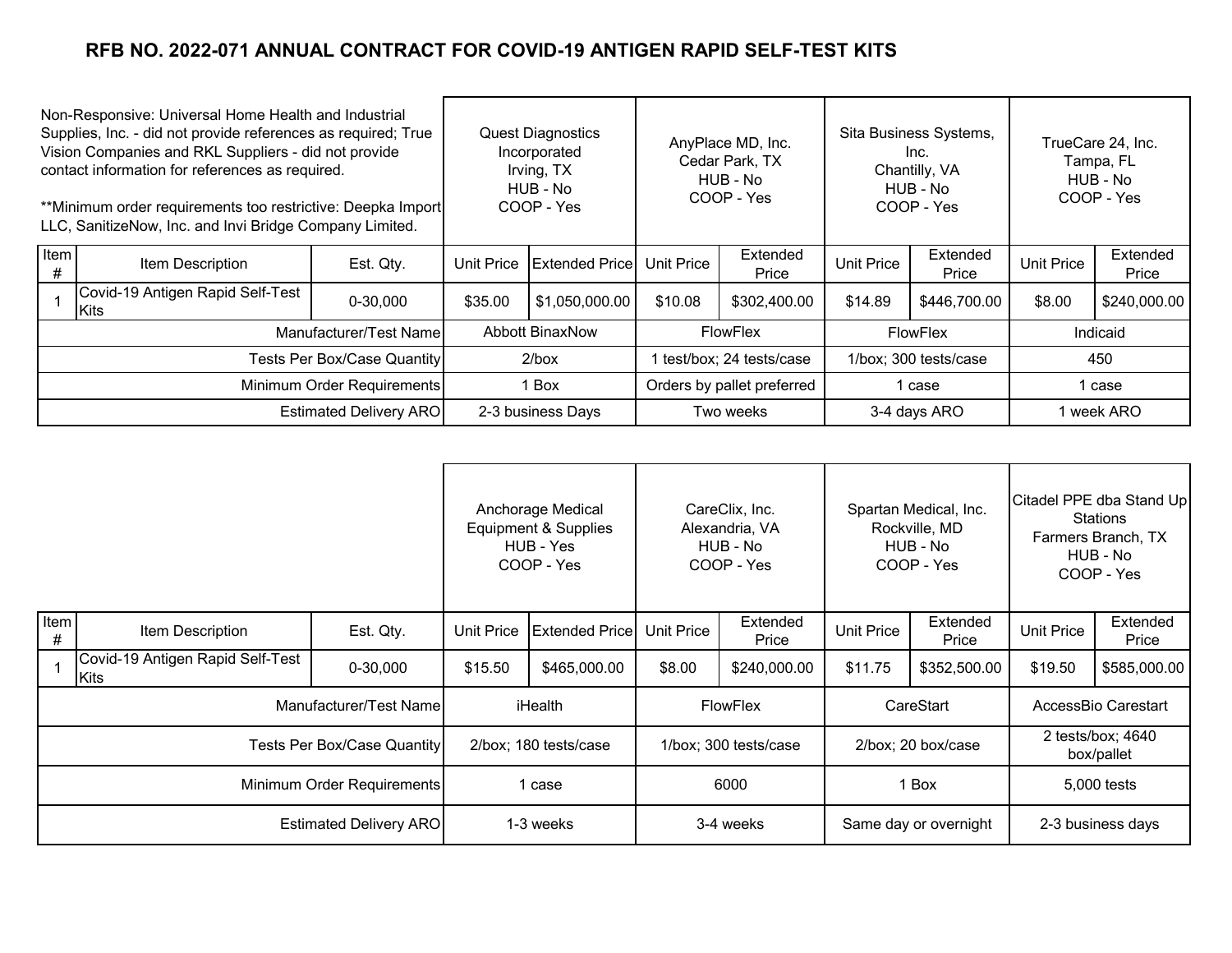| Non-Responsive: Universal Home Health and Industrial<br>Supplies, Inc. - did not provide references as required; True<br>Vision Companies and RKL Suppliers - did not provide<br>contact information for references as required.<br>**Minimum order requirements too restrictive: Deepka Import<br>LLC, SanitizeNow, Inc. and Invi Bridge Company Limited. |                                                  |                               | <b>Empire Medical &amp; Dental</b><br>Supplies Inc.<br>Brooklyn, NY<br>HUB - Yes<br>COOP - Yes |                        | Westgrove Capital Group,<br>LLC.<br>Dallas, TX<br>HUB - No<br>COOP - Yes |                   | Deepka Import LLC<br>Union, NJ<br>HUB - No<br>COOP - Yes |              | Deepka Import LLC<br>Union, NJ<br>HUB - No<br>COOP - Yes |                   |
|------------------------------------------------------------------------------------------------------------------------------------------------------------------------------------------------------------------------------------------------------------------------------------------------------------------------------------------------------------|--------------------------------------------------|-------------------------------|------------------------------------------------------------------------------------------------|------------------------|--------------------------------------------------------------------------|-------------------|----------------------------------------------------------|--------------|----------------------------------------------------------|-------------------|
| Item<br>#                                                                                                                                                                                                                                                                                                                                                  | Item Description                                 | Est. Qty.                     | <b>Unit Price</b>                                                                              | <b>Extended Pricel</b> | Unit Price                                                               | Extended<br>Price | Extended<br><b>Unit Price</b><br>Price                   |              | <b>Unit Price</b>                                        | Extended<br>Price |
|                                                                                                                                                                                                                                                                                                                                                            | Covid-19 Antigen Rapid Self-Test<br><b>IKits</b> | 0-30,000                      | \$7.50                                                                                         | \$225,000.00           | \$12.45                                                                  | \$373,500.00      | \$4.95**                                                 | \$148,500.00 | \$4.80**                                                 | \$144,000.00      |
|                                                                                                                                                                                                                                                                                                                                                            |                                                  | Manufacturer/Test Name        | <b>FlowFlex</b>                                                                                |                        | iHealth                                                                  |                   | Quidel QuickVue                                          |              | Quidel QuickVue                                          |                   |
| Tests Per Box/Case Quantity                                                                                                                                                                                                                                                                                                                                |                                                  | 1/box; 288/case               |                                                                                                | 2/box; 180/case        |                                                                          | 2 tests/box       |                                                          | 2 tests/box  |                                                          |                   |
| Minimum Order Requirements                                                                                                                                                                                                                                                                                                                                 |                                                  | 288                           |                                                                                                | 15,120 tests           |                                                                          | $1,000$ boxes     |                                                          | 15,000 boxes |                                                          |                   |
|                                                                                                                                                                                                                                                                                                                                                            |                                                  | <b>Estimated Delivery ARO</b> |                                                                                                | $2 - 5$                | 5 weeks                                                                  |                   | 8-10 business days                                       |              | 8-10 business days                                       |                   |

|                             |                                                  |                               |               | Government Scientific<br>Source, Inc.<br>Reston, VA<br>HUB - No<br>COOP - Yes |                   | School Health Corporation<br>Rolling Meadows, IL<br>HUB - No<br>COOP - Yes |                   | SanitizeNow Inc.<br>Houston, TX<br>HUB - No<br>COOP - Yes | SanitizeNow Inc.<br>Houston, TX<br>HUB - No<br>COOP - Yes |                   |
|-----------------------------|--------------------------------------------------|-------------------------------|---------------|-------------------------------------------------------------------------------|-------------------|----------------------------------------------------------------------------|-------------------|-----------------------------------------------------------|-----------------------------------------------------------|-------------------|
| Item<br>#                   | Item Description                                 | Est. Qty.                     | Unit Price    | <b>Extended Price</b>                                                         | <b>Unit Price</b> | Extended<br>Price                                                          | <b>Unit Price</b> | Extended<br>Price                                         | <b>Unit Price</b>                                         | Extended<br>Price |
|                             | Covid-19 Antigen Rapid Self-Test<br><b>IKits</b> | 0-30,000                      | \$12.25       | \$367,500.00                                                                  | \$14.25           | \$427,500.00                                                               | $$6.93**$         | \$207,900.00                                              | \$7.83                                                    | \$234,900.00      |
|                             |                                                  | Manufacturer/Test Name        | <b>InBios</b> |                                                                               | CareStart         |                                                                            | <b>FlowFlex</b>   |                                                           | iHealth                                                   |                   |
| Tests Per Box/Case Quantity |                                                  | $2/b$ ox                      |               | 2/box; 4640/pallet                                                            |                   | 1/box; 400/case                                                            |                   | 2/box; 400/case                                           |                                                           |                   |
| Minimum Order Requirements  |                                                  | 1 box                         |               | N/A                                                                           |                   | 6400 tests                                                                 |                   | 6400 tests                                                |                                                           |                   |
|                             |                                                  | <b>Estimated Delivery ARO</b> |               | 4-6 weeks                                                                     | <b>Unknown</b>    |                                                                            | 3-5 business days |                                                           | 3-10 business days                                        |                   |